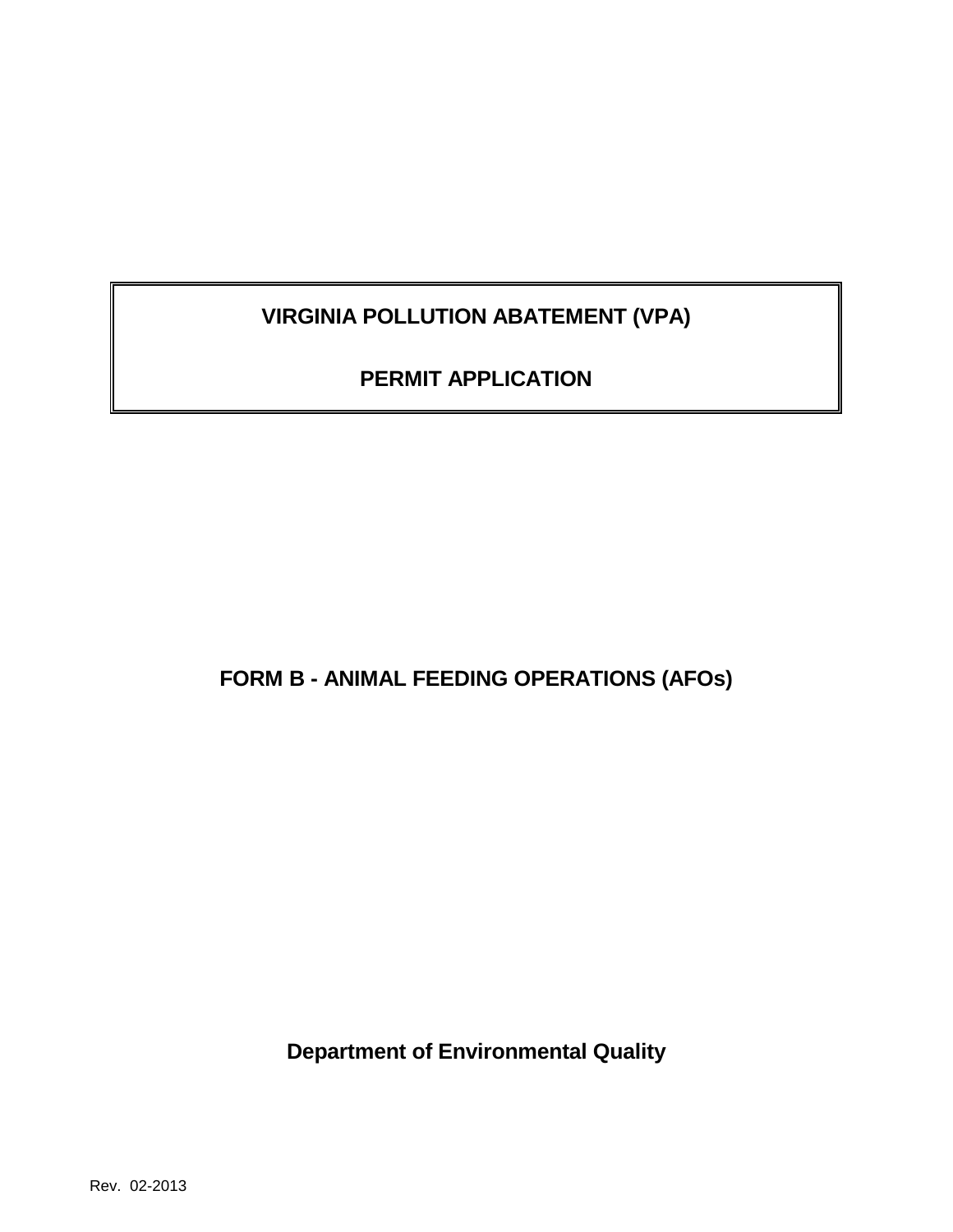## **VIRGINIA POLLUTION ABATEMENT (VPA) PERMIT APPLICATION FORM B - ANIMAL FEEDING OPERATIONS**

This form is to be completed by applicants requesting an individual VPA permit for an Animal Feeding Operation (AFO).

*Animal feeding operation* means a lot or facility where the following conditions are met:

- 1. Animals (other than aquatic animals) have been, are, or will be stabled or confined and fed or maintained for a total of 45 days or more in any 12-month period; and
- 2. Crops, vegetation, forage growth or post-harvest residues are not sustained in the normal growing season over any portion of the operation of the lot or facility.

Two or more animal feeding operations under common ownership are a single animal feeding operation for the purposes of determining the number of animals at an operation, if they adjoin each other, or if they use a common area or system for the disposal of wastes.

All applicants must submit Form A and B. You must respond to every item listed on the application form. Those items which do not apply to your farm or business should be marked N/A for not applicable. In some instances a brief explanation for an N/A response may be necessary.

Depending on the operation and the information submitted, the Department of Environmental Quality reserves the right to request further information than what is requested on this form. A preliminary meeting with, or phone call to the local Department of Environmental Quality Regional Office is recommended prior to completing any portion of Form B. The Regional Office contact information can be found in the VPA Permit General Instructions document.

The Department of Environmental Quality may in some cases require the installation of groundwater monitoring wells in order to obtain a VPA permit. Typically, the Department of Environmental Quality reviews each application to determine whether groundwater monitoring wells will be required for a permit at the particular location described in the application.

## **APPLICATION FORM B - INSTRUCTIONS**

## **I. OWNER/OPERATOR CONTACT INFORMATION**

Provide the name, mailing address and telephone numbers of the person to whom this permit will be issued. Provide the best day of the week and time for DEQ to make contact with the owner during regular working hours. Provide the name, mailing address and telephone numbers of the person who will operate the facility. Provide the best day of the week and time for DEQ to make contact with the operator during regular working hours.

## **II. FARM/FACILITY INFORMATION**

Provide the name of the farm or facility. Provide the physical location for the animal feeding operation other than the owner's mailing address (e.g. Rt. 653, 1 mile west of Rt. 702).

#### **III. ANIMAL TYPE AND NUMBERS**

In the table, indicate the average weight and maximum number of each type of animal which will be maintained at the facility or the farm at any one time.

## **IV. WASTE STORAGE**

All waste treatment, holding and storage facilities must be approved by the Department of Environmental Quality. If the existing facilities have not been approved, it will be necessary to submit the information listed in Section IV - Table G. If previously approved facilities have been expanded, it will be necessary to submit the information listed in Section IV - Table G in order to obtain approval of the expanded unit(s) as required by the application and instructions.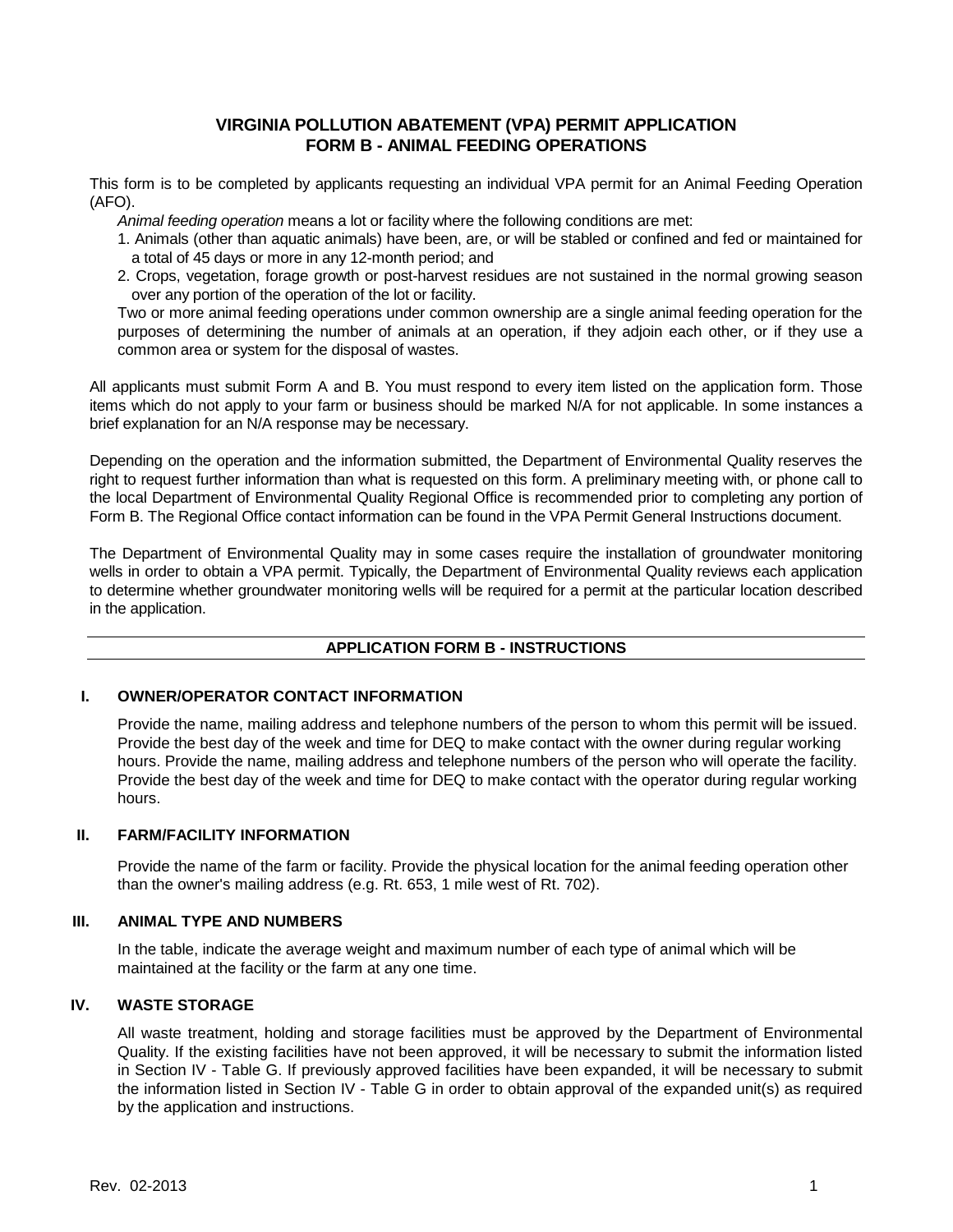In Section IV - Table A, indicate the type, total number and design volume of existing and proposed waste storage facilities. Provide responses regarding the existing storage/treatment facilities identified in Table A.

- A. Indicate if the existing storage/treatment facilities identified in Table A have been previously approved by the DEQ.
	- a. Provide the date of the DEQ approval for the existing storage/treatment facilities identified in Table A.
- B. Indicate whether the USDA NRCS was involved in the design of the existing storage/treatment facilities.
- C. Indicate whether the previously approved facilities have been altered or expanded.
- D. Accurate estimates of storm water volumes are necessary to calculate properly sized waste holding and treatment facilities. Wastewater from contaminated storm water inputs to the waste storage facilities must also be considered, i.e., rainfall on to the facility surface and runoff from the surrounding roof and guttering systems. Indicate whether the proposed or existing storage facilities will receive any storm water runoff.
	- a. Provide the dimensions and area (square feet, acres, etc.) from which runoff will enter the waste holding facilities. Indicate this area on the site map (as required in Section IX - Table G.).
- E. Provide the name of the person that designed your existing and or proposed storage/treatment facilities. In some instances this may be the owner of the facilities. Also, provide the date of the design, the organization (if applicable) and the phone number.
- F. The items listed in Section IV Table G (below) must be provided, to DEQ, for each waste storage facility identified in Section IV - Table A as either proposed or existing which has not been either previously approved or was altered.

|                                                                                                             | Design calculations for volume ( $t\bar{t}^3$ ) and estimated Depth to seasonal high water table and separation to |  |
|-------------------------------------------------------------------------------------------------------------|--------------------------------------------------------------------------------------------------------------------|--|
| days of storage                                                                                             | permanent water table                                                                                              |  |
| Description of liner material and permeability                                                              | Plan and cross-sectional views                                                                                     |  |
| Soil types in area surrounding storage facility<br>Elevation of the lowest point of the berm                |                                                                                                                    |  |
| Estimate of direction of ground water movement in area near storage facility (this may be done on site map) |                                                                                                                    |  |

#### *Waste Storage Information*

#### 1. **Design and Operation:**

a. Any liquid manure collection and storage facility shall be designed and operated to:

(1) prevent point source discharges of pollutants to state waters except in the case of a storm event greater than the 25-year, 24-hour storm; and

(2) provide adequate waste storage capacity to accommodate periods when the ground is frozen or saturated, periods when land application of nutrients should not occur due to limited or nonexistent crop nutrient uptake, and periods when physical limitations prohibit the land application of waste.

b. Any confined poultry feeding operation shall be designed and operated to:

(1) prevent point source discharges of pollutants to state waters except in the case of a storm event greater than the 25-year, 24-hour storm; and

(2) provide adequate waste storage capacity to accommodate periods when the ground is ice covered, snow covered or saturated, periods when land application of nutrients should not occur due to limited or nonexistent crop nutrient uptake, and periods when physical limitations prohibit the land application of waste.

c. If after the effective date of this permit, a waste storage facility is planned for construction, a new permit application must be submitted to the Department prior to its construction. Additional conditions shall be met by the Permittee related to the siting, design and operation of the waste storage facilities added at the facility.

2. **Waste storage facilities,** other than dry poultry waste storage facilities, constructed after December 1, 1998, shall not be located on a 100-year floodplain.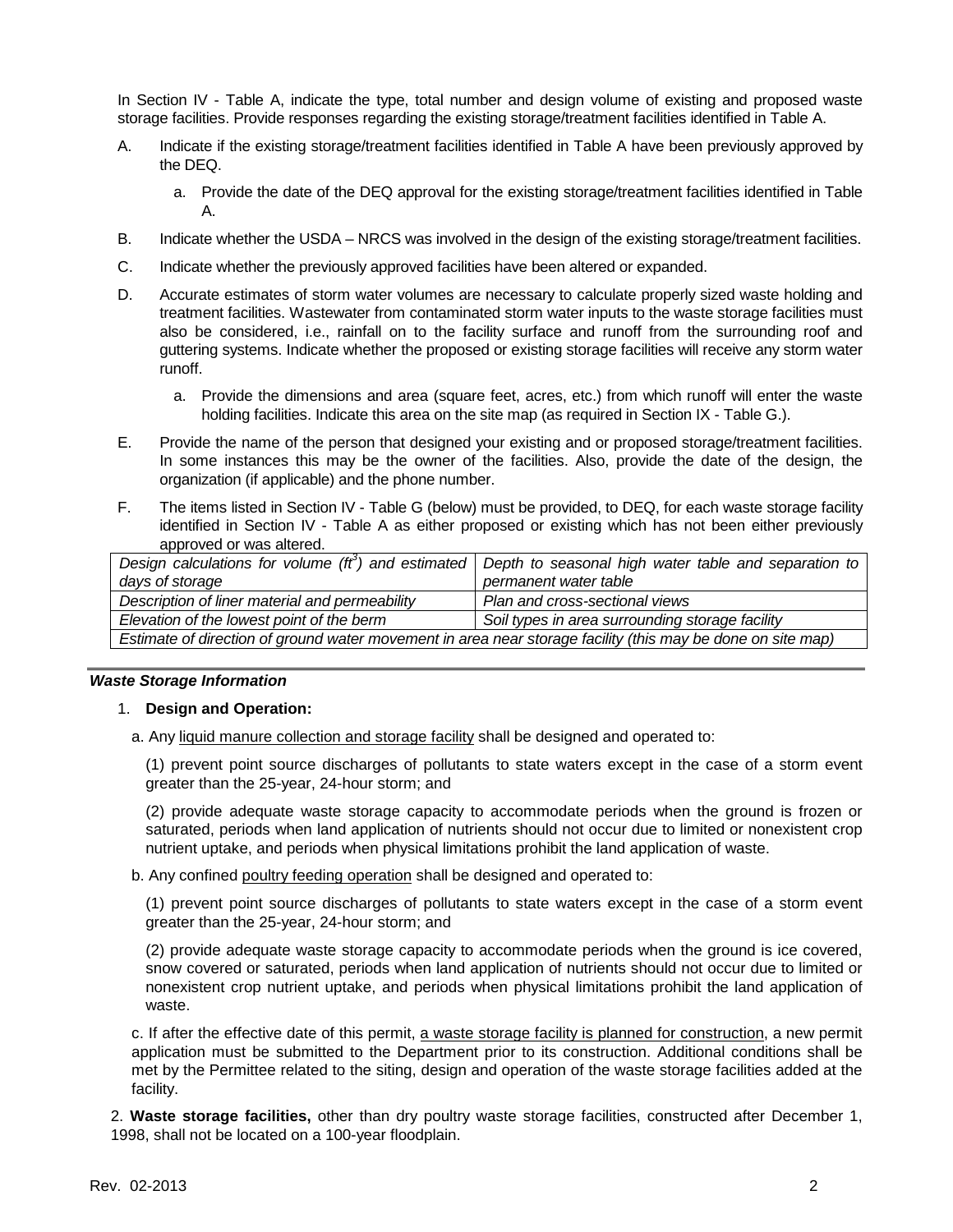3. **Earthen liquid waste storage facilities** constructed after December 1, 1998, shall include a properly designed and installed liner. Such liner shall be either a synthetic liner of at least 20 mils thickness or a compacted soil liner of at least one-foot thickness with a maximum permeability rating of 0.0014 inches per hour. A licensed professional engineer, an employee of the Natural Resources Conservation Service of the United States Department of Agriculture with appropriate engineering approval authority shall certify that the siting, design and construction of the waste storage facility comply with the requirements of this permit. This certification shall be maintained at the facility.

4. **Dry poultry waste storage facilities** may be constructed within the 100-year floodplain, when the following conditions are met:

a. When the Permittee has no land outside the floodplain on which to construct the facility; and

b. The facility is constructed so that the poultry waste is stored above the 100-year flood elevation or otherwise protected from floodwaters through the construction of berms or similar best management flood control structures.

5. **Poultry Waste Storage:** Poultry waste shall be stored according to the Nutrient Management Plan and in a manner that prevents contact with surface water and groundwater. Dry poultry waste that is stockpiled outside of the growing house for more than 14 days shall be kept in a facility or at a site that provides adequate storage.

Adequate storage shall, at a minimum, include the following:

a. Poultry waste shall be covered to protect it from precipitation and wind;

b. Storm water shall not run onto or under the stored poultry waste; and

c. A minimum of two feet separation distance shall be maintained to the seasonal high water table or an impermeable barrier shall be used under the stored poultry waste. All dry poultry waste storage facilities that use an impermeable barrier shall maintain a minimum of one foot separation between the seasonal high water table and the impermeable barrier. Seasonal high water table means that portion of the soil profile where a color change has occurred in the soil as a result of saturated soil conditions or where soil concretions have formed. Typical colors are gray mottlings, solid gray or black. The depth in the soil at which these conditions first occur is termed the seasonal high water table. Impermeable barriers shall be constructed of at least 12 inches of compacted clay, at least four inches of reinforced concrete, or another material of similar structural integrity that has a minimum permeability rating of 0.0014 inches per hour  $(1x10^{-6}$  centimeters per second).

d. For poultry waste that is not stored under roof, the storage site must be at least 100 feet from any surface water, intermittent drainage, wells, sinkholes, rock outcrops, and springs.

6. **Notification Prior to Use:** The Permittee shall notify the Department's regional office at least 14 days prior to:

a. Animals being initially placed in the facility; or

b. Utilization of any new waste treatment or storage facilities.

7. **New, expanded or replacement poultry growing houses** that are constructed after December 1, 2000, shall not be located within a 100-year floodplain unless they are part of an existing, ongoing confined poultry feeding operation and are constructed so that the poultry and poultry waste are housed above the 100-year flood elevation or otherwise protected from floodwaters through construction of berms or similar best management flood control structures.

## **V. OTHER WASTE**

A. Explain how sewage from employees is handled.

B. List wastes (e.g., wash down or dairy parlor waste, off-site generated waste) other than manure generated at the facility, which are generated or may be stored or treated in the waste treatment and/or storage facilities. Also indicate the ultimate disposition of the waste (i.e., which storage location).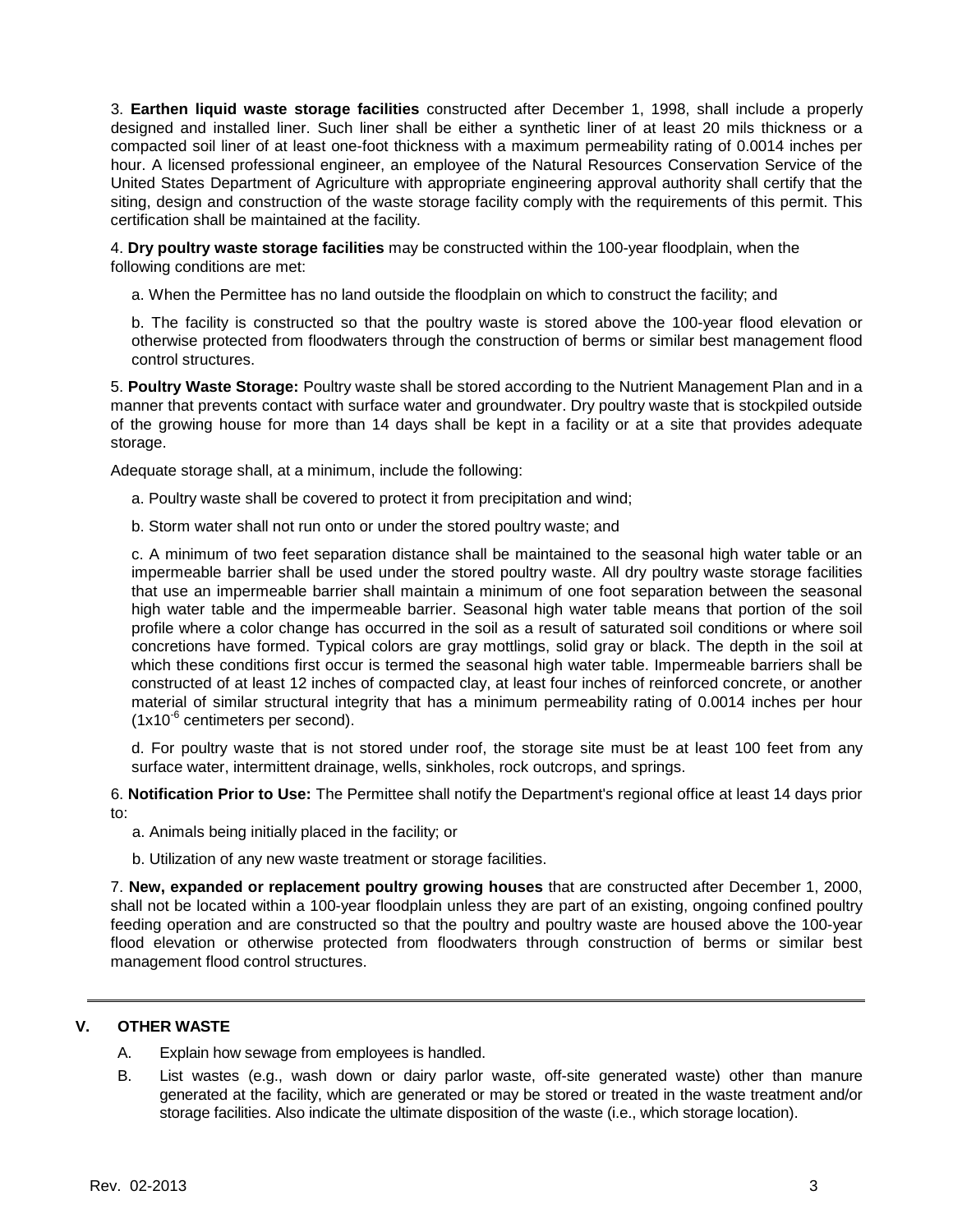#### **VI. LAND APPLICATION AND WASTE HANDLING PROCEDURES**

- A. Indicate whether waste will be land applied.
- B. Indicate whether waste will be transferred off-site.
- C. Indicate whether off-site generated waste will be brought to the facility.

#### *Nutrient Management Plan Information*

**Nutrient Management Plan (NMP) Requirements and Elements:** All AFO owners or operators shall implement and retain on site a Nutrient Management Plan developed by a certified Nutrient Management Planner in accordance with §10.1-104.2 of the Code of Virginia and approved by the Department of Conservation and Recreation.

The NMP shall be made available to Department personnel upon request. The NMP shall be enforceable through this permit.

The NMP shall address the following:

- a. form,
- b. source,
- c. amount,
- d. timing, and
- e. method of application of nutrients on each field to achieve realistic production goals, while minimizing nitrogen and phosphorus loss to ground or surface waters.

The NMP shall contain at a minimum the following information:

- a. Site map indicating the location of the waste storage facilities and the fields where waste will be applied, unless the waste is transferred to another person in accordance with a permit;
- b. Site evaluation and assessment of soil types and potential productivities;
- c. Nutrient management sampling including soil and waste monitoring;
- d. Storage and land area requirements;
- e. Calculation of waste application rates;
- f. Waste application schedules; and
- g. A plan for waste utilization in the event the facility is discontinued.

Waste Application: Manure or poultry waste generated by this facility shall not be applied to fields owned by or under the operational control of either the Permittee or a legal entity in which the Permittee has an ownership interest unless the fields are included in the facility's approved NMP.

Waste Transfer Requirements:

- a. Poultry waste may be transferred from a permitted poultry grower to another person or poultry waste broker without identifying the fields where such waste will be utilized in the facility's approved Nutrient Management Plan the conditions of the permit are met.
- b. Manure generated by this facility may be transferred off-site for land application or another acceptable use approved by the Department, if one or more of the following conditions are met:
	- (1) The sites where the manure will be utilized are included in this permitted facility's NMP or another permitted facility's NMP; or
	- (2) Further treatment of the manure is used to create a product which can be marketed; or
	- (3) Other criteria approved by the Department.
- c. Prior to transferring manure or poultry waste to other persons, the Permittee must provide the recipient of the manure with the most current nutrient analysis of the waste.

Requirements for operations which accept off-site generated waste materials.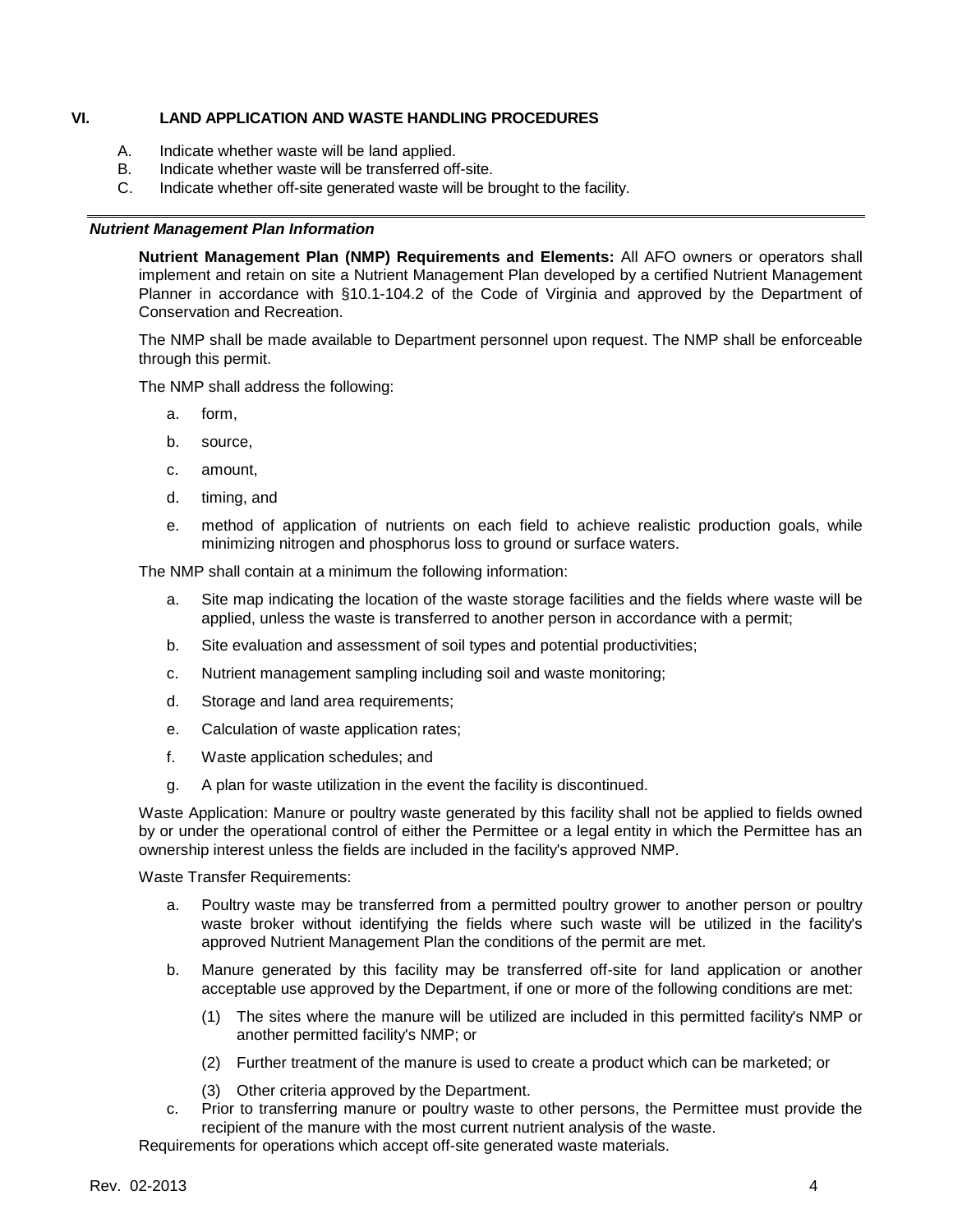#### **VII. FARM OPERATING MANUAL**

- A. Indicate if a Farm Operating Manual has been developed for this facility.
- B. If the response to A is yes, then provide the date of the last review/revision of the Farm Operating Manual.

## *Farm Operating Manual Information*

Permit requirements for development of a manual:

The Permittee shall develop and submit a Farm Operating Manual for approval by the Department within 90 days of the effective date of this permit. The Farm Operating Manual shall include at a minimum the following information:

a. practices and procedures which will be followed to ensure that the waste storage facilities are designed and operated in accordance with the permit;

b. practices, procedures and applicable best management practices (BMPs) which will be utilized to ensure compliance with the requirements of this permit including but not limited to the following:

- (1) if applicable, identification of the location of BMP(s) that are installed or will be installed at the AFO facility, for BMP(s) that will be installed include the expected timeframe for installation;
- (2) specification of appropriate maintenance that will be performed for each BMP(s);
- (3) specification of the steps that will be taken in the event that a BMP(s) is found deficient,
	- (a) as a result of the visual inspections as required by the permit, or
	- (b) as a result of other routine inspections, as prescribed by the Farm Operating Manual, of BMP(s) utilized or installed in accordance with the permit.

The steps shall include any actions that will be taken to correct deficiencies in accordance with the permit.

c. practices and procedures which will be followed to ensure that all equipment needed for the proper operation of the permitted facilities is maintained in good working order, including but not limited to the following:

(1) retention of the equipment manufacturer's operation and maintenance manuals or other reference source to allow for timely maintenance and prompt repair of equipment when appropriate; and

(2) specification of the frequencies of inspections in order to detect leaks on equipment used for liquid manure handling and land application; and

d. an emergency plan which includes appropriate procedures for employees to follow in case of an emergency such as; an unauthorized discharge of manure, poultry waste, from the production area or catastrophic animal mortality. The emergency plan must include appropriate information for assistance with the particular emergency and must include contact information for local, state and federal agencies required to be notified in the case of any of the above mentioned events.

The Permittee shall operate the AFO facility in accordance with the approved Farm Operating Manual which becomes an enforceable part of the permit. Any changes in those practices and procedures shall be documented and submitted to the Department for staff approval within 90 days of the effective date of the changes. The existing manual shall continue to be implemented until the revised manual is approved by the Department. Upon approval of submitted manual changes, the revised manual becomes an enforceable part of the permit. Noncompliance with the approved manual shall be deemed a violation of the permit.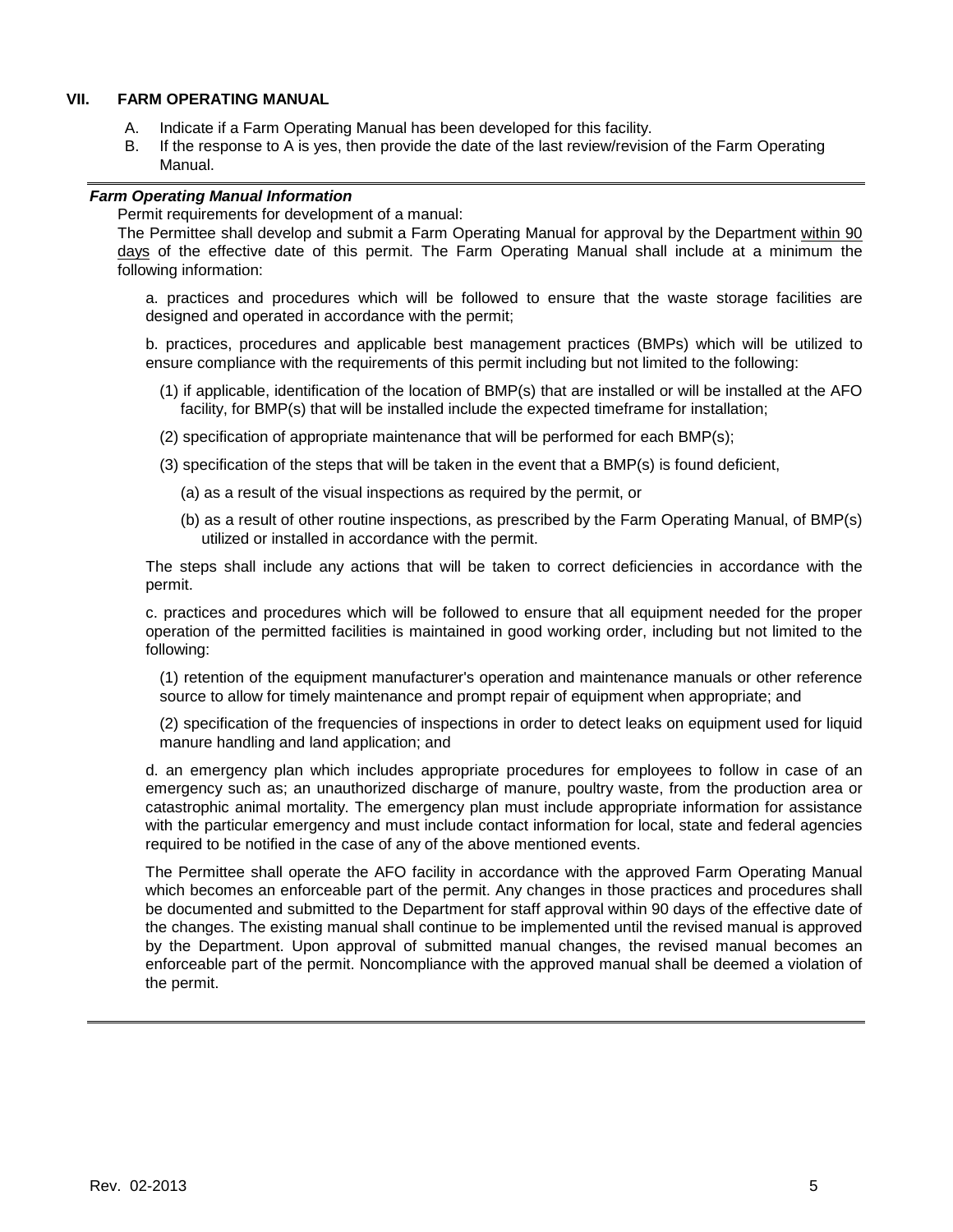#### **GROUNDWATER MONITORING PLAN**

- A. If the facility has an existing permit, indicate whether groundwater monitoring is required.
- B. If groundwater monitoring is required; indicate if a groundwater monitoring plan has been developed for this facility.
	- a. If the response to B is yes, then provide the date of the last review/revision of the plan.
	- b. If the response to B is no, then explain why the plan has not been developed.

#### *Groundwater Monitoring Plan Information*

Permit requirements for development of a plan:

The Permittee shall develop and submit a Groundwater Monitoring Plan for approval by the Department within 90 days of the effective date of this permit.

The Groundwater Monitoring Plan shall include at a minimum the following information:

- (1) Procedures to ensure appropriate methods and practices are being used when monitoring groundwater, and
- (2) Procedures to ensure appropriate measures are taken where monitoring results demonstrate potential noncompliance with the permit and the approved monitoring plan.

### **VIII. ATTACHMENTS**

- A. Indicate whether the completed and signed LGOF is attached to this application.
- B. Indicate whether a copy of the DCR NMP approval letter is attached to this application.
- C. Indicate whether a copy of the NMP approved by the DCR is attached to this application.
- D. Indicate whether the items you marked in Section IV Table G are attached to this application.
- E. If the Farm Operating Manual has already been developed then indicate whether a copy of the plan is attached to this application.
- F. If the Groundwater Monitoring Plan has already been developed then indicate whether a copy of the Manual is attached to this application.
- G. Provide a site plan (map) for entire animal feeding operation which clearly identifies the structures and landscape features in Section IX - Table G*.*

*The attached copy of the Farm Operating Manual and the Groundwater Monitoring Plan may be a hard copy or an electronic copy.*

#### *Attachments Information*

## **Local Government Ordinance Form (LGOF)**

State Law requires that the owner of any proposed pollutant management activities or those which have not previously been issued a valid VPA or VPDES permit must attach to the permit application, the completed LGOF. The LGOF is the notification from the governing body of the county, city or town where the operation is located that the operation is consistent with all ordinances adopted pursuant to Chapter 22 (§ 15.2-2200 et seq.) of Title 15.2 of the Code of Virginia.

#### **Nutrient Management Plan (NMP)**

State law requires that every owner of an animal feeding operation seeking coverage under the VPA general permit have a NMP. A copy of the operation's NMP must be attached to the Registration Statement; however, if a current NMP is on file at the DEQ regional office then it is not necessary to attach the NMP.

#### **Nutrient Management Plan (NMP) Approval Letter**

A copy of the letter from the Virginia Department of Conservation and Recreation (DCR) approving the operation's NMP and certifying that the NMP was developed by a certified nutrient management planner in accordance with §10.1-104.2 of the Code of Virginia must be attached to the permit application. However, if a current NMP approval letter is on file at the DEQ regional office then it is not necessary to attach the NMP approval letter.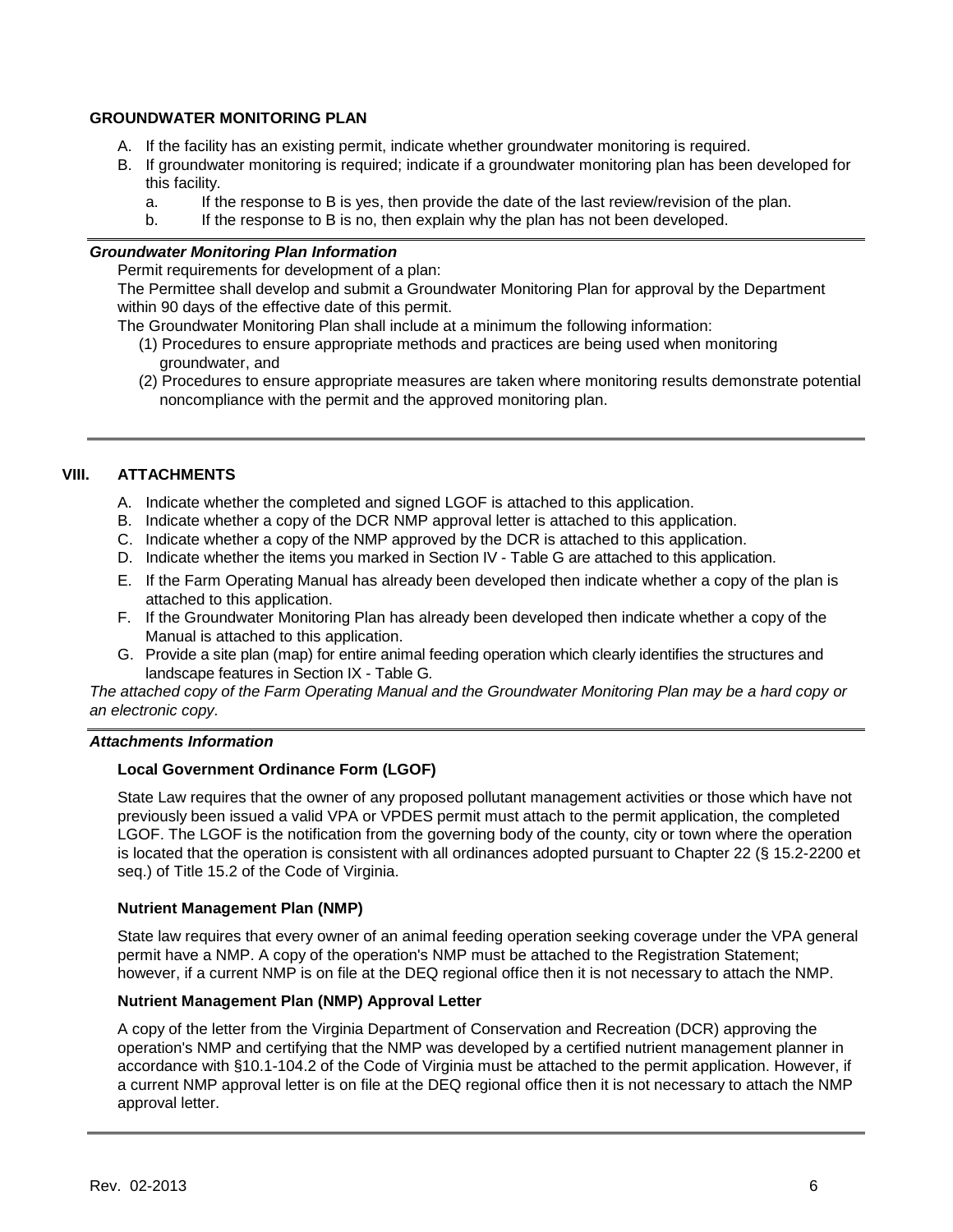# **VIRGINIA POLLUTION ABATEMENT (VPA) PERMIT APPLICATION**

# **FORM B - ANIMAL FEEDING OPERATIONS (AFOs)**

## **I. OWNER/OPERATOR CONTACT INFORMATION**

| Owner           |                                        |        |        |        |         |              |
|-----------------|----------------------------------------|--------|--------|--------|---------|--------------|
| Name:           |                                        |        |        |        |         |              |
| <b>Business</b> |                                        | Mobile |        | Home   |         |              |
| Phone:          |                                        | Phone: |        | Phone: |         |              |
|                 |                                        |        | Day(s) |        | Time(s) | $\neg$ AM    |
| the Owner:      | Best day of the week & time to contact |        |        |        |         | $\square$ PM |
| Operator        |                                        |        |        |        |         |              |
| Name:           |                                        |        |        |        |         |              |
| <b>Business</b> |                                        | Mobile |        | Home   |         |              |
| Phone:          |                                        | Phone: |        | Phone: |         |              |
|                 |                                        |        | Day(s) |        | Time(s) | ∏AM          |
| the Operator:   | Best day of the week & time to contact |        |        |        |         | ן PM         |

## **II. FARM/FACILITY INFORMATION**

| Farm/Facility |  |
|---------------|--|
| Name:         |  |
| Location:     |  |

## **III. ANIMAL TYPE AND NUMBERS**

In the table below, indicate the average weight and maximum number of each type of animal which will be maintained at the facility or the farm at any one time:

|                    | Animal Type | Average Weight | Maximum Number |
|--------------------|-------------|----------------|----------------|
| Dairy Cattle       |             |                |                |
|                    |             |                |                |
|                    |             |                |                |
|                    |             |                |                |
| <b>Beef Cattle</b> |             |                |                |
|                    |             |                |                |
|                    |             |                |                |
| Swine              |             |                |                |
|                    |             |                |                |
|                    |             |                |                |
| Chickens           |             |                |                |
|                    |             |                |                |
|                    |             |                |                |
| <b>Turkeys</b>     |             |                |                |
|                    |             |                |                |
|                    |             |                |                |
| Other              |             |                |                |
|                    |             |                |                |
|                    |             |                |                |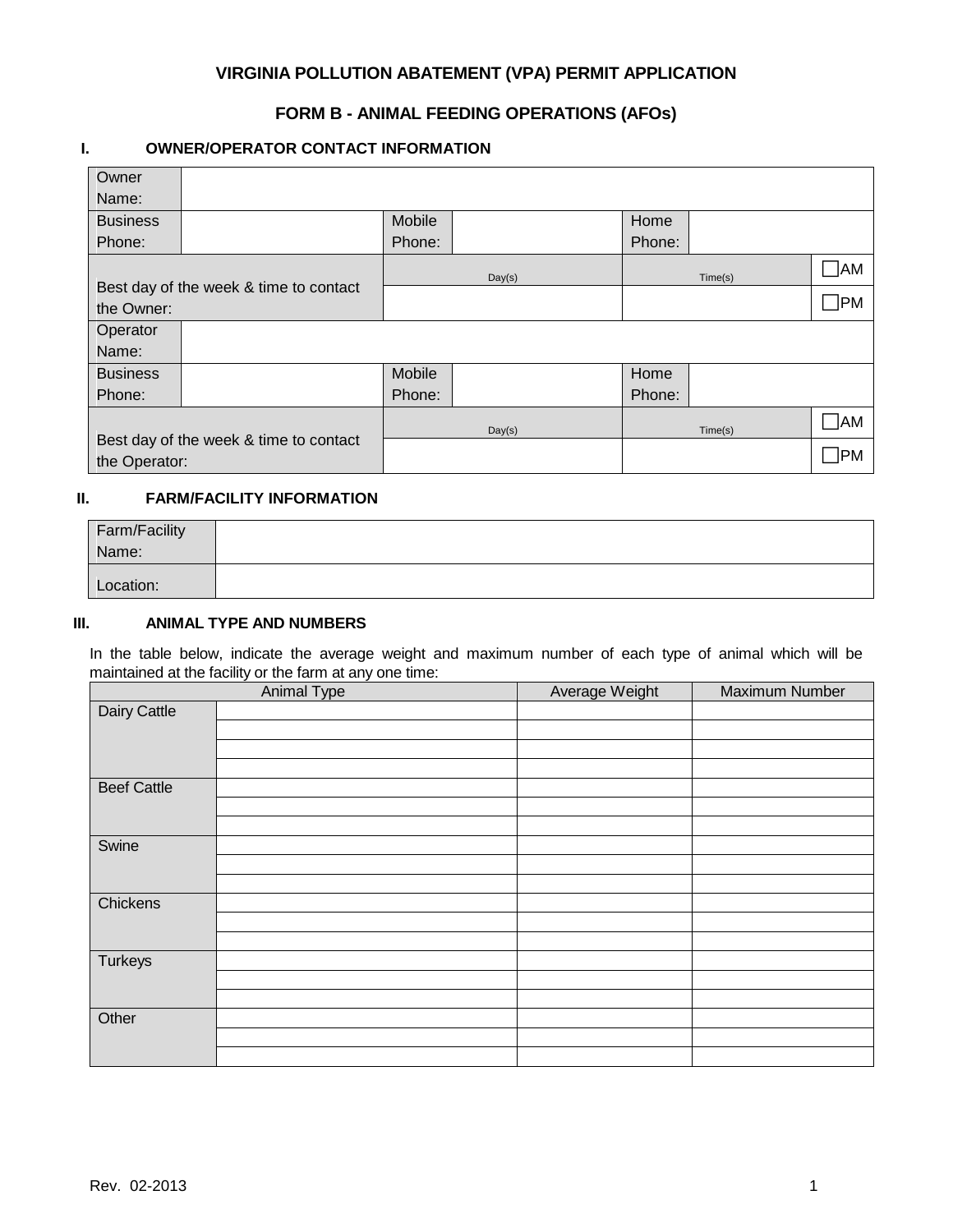| Owner Name:         |  |
|---------------------|--|
| Farm/Facility Name: |  |

## **IV. WASTE STORAGE**

A. In Table A (below), indicate the type, total number and design volume of existing and proposed waste storage facilities.

|                                 | <b>Total Number</b> | <b>Total Number</b> |                                  |
|---------------------------------|---------------------|---------------------|----------------------------------|
| Type of Waste Treatment/Storage | Existing            | Proposed            | Design Volume (ft <sup>3</sup> ) |
| Earthen Storage                 |                     |                     |                                  |
| Storage Pit                     |                     |                     |                                  |
| Anaerobic Lagoon                |                     |                     |                                  |
| Storage Tank                    |                     |                     |                                  |
| Other:                          |                     |                     |                                  |
| Other:                          |                     |                     |                                  |

B. Have the existing storage/treatment facilities identified in Section IV - A (above) been previously approved by the DEQ?  $\Box$  Yes  $\Box$  No  $\Box$  N/A; if yes proceed to a., if no enter "N/A" in a.

a. Provide the date of the DEQ approval

- C. Was the USDA NRCS involved in the design?<br>D. Have the previously approved facilities been altered or expanded?  $\Box$  Yes  $\Box$  No. if ves. provide Have the previously approved facilities been altered or expanded?  $\Box$  Yes  $\Box$  No, if yes, provide the DEQ with the information listed in the Section IV - Table G below.
- E. Will the proposed or existing storage facilities receive any storm water runoff?  $\Box$  Yes  $\Box$  No  $\Box$  N/A
	- a. If yes, provide total area (square feet, acres, etc.) from which runoff will occur and indicate this area on the site map (as required in Section IX - Table G).

| Total area |  |
|------------|--|
| Dimensions |  |
|            |  |

F. Waste storage facilities designed by:

| Name         |  |
|--------------|--|
| Date         |  |
| Organization |  |
| Telephone    |  |

G. The information found in Table G (below) must be provided, to DEQ, for each waste storage facility identified in Table A (above) as either proposed or existing which has not been either previously approved by DEQ or has been altered. *Provide check marks next to each item which will be attached to this permit application.* 

| Design calculations for volume $(tf3)$ and estimated                                                        | Depth to seasonal high water table and separation |
|-------------------------------------------------------------------------------------------------------------|---------------------------------------------------|
| days of storage                                                                                             | to permanent water table                          |
| Description of liner material and permeability                                                              | Plan and cross-sectional views                    |
| Elevation of the lowest point of the berm<br>Soil types in area surrounding storage facility                |                                                   |
| Estimate of direction of ground water movement in area near storage facility (this may be done on site map) |                                                   |

## **V. OTHER WASTE**

A. Explain how sewage from employees is handled.

B. In Table B (below), list all wastes (e.g., wash down or dairy parlor waste, off-site generated waste) other than manure generated at the facility, which are generated or may be stored or treated in the waste treatment and/or storage facilities. Also indicate the ultimate disposition of the waste (i.e., which storage location).

| Type of Waste | Volume $(\text{ft}^3/\text{day})$ | Units (Gallons/Tons) | Storage Location |
|---------------|-----------------------------------|----------------------|------------------|
|               |                                   |                      |                  |
|               |                                   |                      |                  |
|               |                                   |                      |                  |
|               |                                   |                      |                  |
|               |                                   |                      |                  |
|               |                                   |                      |                  |
|               |                                   |                      |                  |